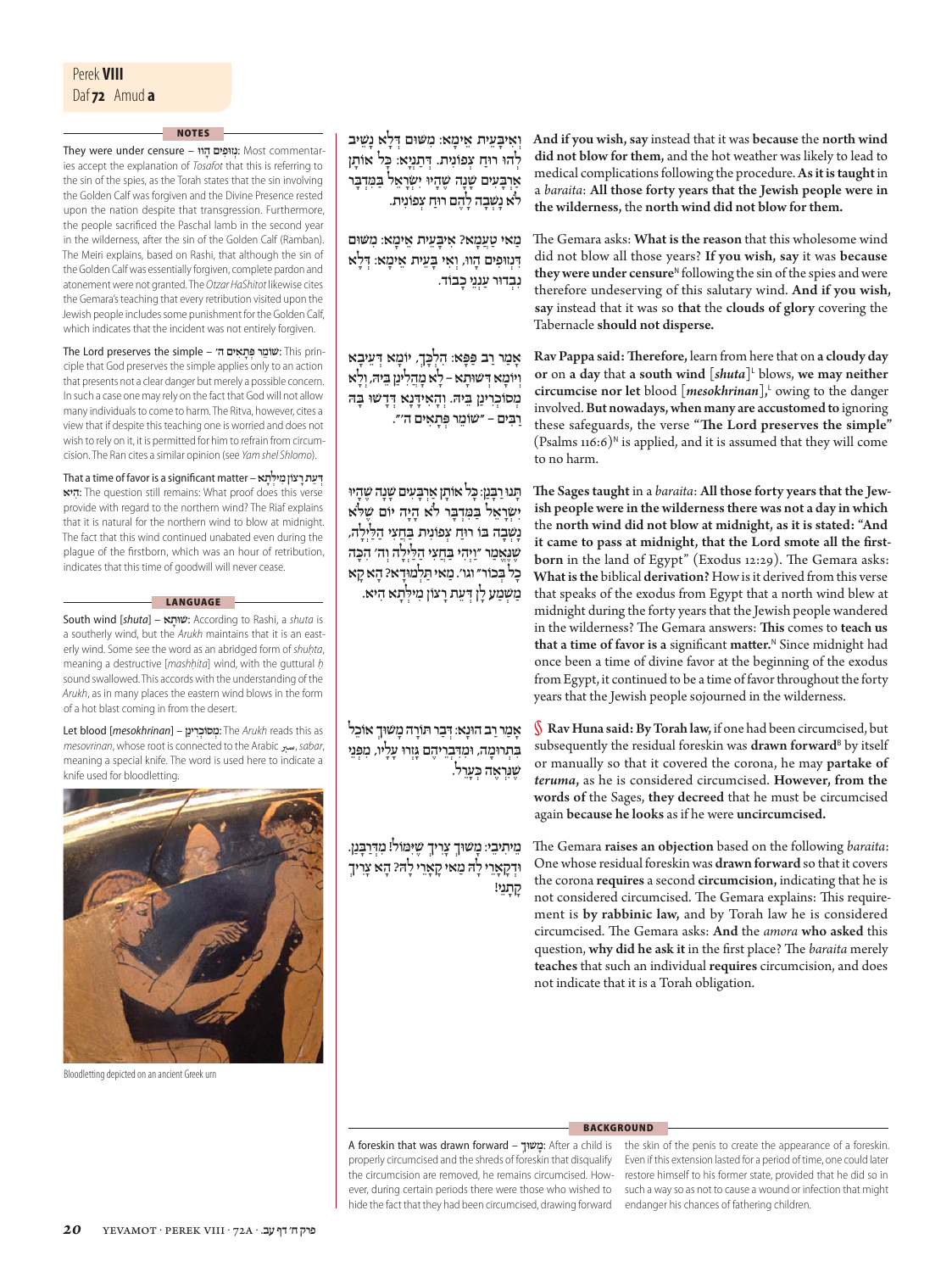| קטַעֵי בִּסֵיפַא: רַבִּי יִהוּדַה אוֹמר: לֹא יִמּוֹל,      | The  |
|------------------------------------------------------------|------|
| מִפְּנֵי שֶׁפַּכָּנָה הִיא לוֹ. אַמְרוּ לוֹ: והלֹא         | due  |
| הַרְבֵּה מֲלוּ בִּימֵי בֵּן כּוֹזִיבָא וְהוֹלִידוּ בַּנִים | Yeh  |
|                                                            | be ( |
| וּבָנוֹת, שֶׁנֶאֱמַר ״הִמּוֹל יְמּוֹל״ אֲפִילוּ מֵאַה      | wei  |
| פְּעָמִים, וְאוֹמֵר ״אֶת בְּרִיתִי הֵפַר״ לְרַבּוֹת        | war  |
| את המשוך.                                                  | day  |
|                                                            | fatl |
|                                                            | as i |
|                                                            |      |

**ַמאי ְ״ו ֵאוֹמר״? ְו ִכי ֵּת ָימא, ַהאי ִ״ה ּמוֹל ּכ ִבים ֶאת ַה ִּמ ָילה, ִי ּמוֹל״ ְלַרּבוֹת ִצ ִיצין ַה ְמַע ְ ָּתא ׁ ְשַמע: ֶ״את ְּבִר ִיתי ֵהַפר״ ְלַרּבוֹת ֶאת ַה ָּמׁשּו ְך.** 

**ּהוא ָסַבר: ִמְ ּדָקאָנֵסיב ָל ּה ַּתְל ּמוָדא ְקָרא ְ ּד ַאוֹרְי ָיתא ִהיא, ְוָלא ִהיא, ִמְ ּדַרָּבַנן, ּו ְקָרא ַא ְסַמ ְכ ָּתא ְּבָעְלָמא.**

**ֵמ ִית ֵיבי: ּטו ְמ ּטום ֵאין ֵאוֹכל ִּב ְת ּרוָמה, ָנָׁשיו ּכ ֶׁש ּהוא ַוֲעָבָדיו ְאוֹכִלין. ָמׁשּו ְך, ְו ַ נוֹלד ְ ָמ ּהול, ֲהֵרי ֵא ּלּו ְאוֹכִלים. ַאְנְ ּד ִרוֹגינוֹס ֵאוֹכל ִּב ְת ּרוָמה ְוֵאין ֵאוֹכל ְּבָקָד ׁ ִשים, ּטו ְמ ּטום ֵאינוֹ ֵאוֹכל לֹא ִּב ְת ּרוָמה ְולֹא ְּבָקָד ׁ ִשים.** 

Gemara explains: The *amora* who raised the question erred **due to the latt er clause**<sup>N</sup>of that same *baraita*, which states: **Rabbi Yehuda says: He should not be circumcised because it would be dangerous for him** to do so. His colleagues **said to him: But weren't** there **many** who had drawn their residual foreskins forward and subsequently **were circumcised** a second time **in the days of ben Koziva,**<sup>B</sup>otherwise known as bar Kokheva, **and they fathered sons and daughters.** Such re-circumcision is necessary, **as it is stated: "He must surely be circumcised [***himmol yimmol*<sup>*]*"</sup> (Genesis 17:13), the double verb form indicating: **Even one hundred times. And** furthermore, **it says: "He has broken My covenant"** (Genesis 17:14), which comes **to include one** whose foreskin was **drawn forward.**

The Gemara comments: What is the meaning of: And furthermore, **it says?** Why was it necessary to cite two verses in support of the same *halakha*? The Gemara answers: The additional verse is necessary, lest you say that this first verse: "He shall surely be **circumcised,"** comes only **to include the shreds** of flesh that **invalidate the circumcision** if they are not cut and to indicate that they must be removed. If so, **come** and **hear** a second verse: **"He has broken My covenant,"** which comes **to include one**  whose foreskin was **drawn forward.**

Now he, the *amora* who raised an objection based on the first part of the *baraita*, **thought** that **since** at the end of the *baraita* the *tanna* **brings a derivation** from **a verse,** this *halakha* must be **by Torah law. But** in fact **that is not so.** It is only **by rabbinic law, and the verse** quoted is **a mere support** but not the source of the *halakha*.

The Gemara raises an objection from a different source: A priest who is a *tumtum* may not partake of *teruma*,<sup> $\parallel$ </sup> but his wives **and slaves may partake** of it. <sup>H</sup>A priestwho had been circumcised, but subsequently the residual foreskin was **drawn forward, and**  similarly **one who was born circumcised**,<sup>H</sup> i.e., without a foreskin, **may partake** of *teruma*. <sup>H</sup>A priest who is **a hermaphrodite**  [*androginos*],<sup>BL</sup> possessing both male and female genitals, and was circumcised **may partake of** *teruma***,** <sup>H</sup>as whether he is male or female he is entitled to eat *teruma*, **but he may not partake of**  sacrificial food,<sup>H</sup> which is permitted only to male priests, as he might not be a male. A priest who is **a** *tumtum* **may not partake of** *teruma* **or sacrifi cial food,**<sup>H</sup>as he might be a male, and since his member is hidden he cannot be circumcised.

#### **HALAKHA**

 A *tumtum* may not partake of *teruma* – **אוֹכלֵ איןֵ טוםּ מְ טוּ מהָרוּ תְ בִּ** : A priest who is a *tumtum* may not eat *teruma*, as there is uncertainty with regard to whether he is uncircumcised (Rambam *Sefer Zera'im*, *Hilkhot Terumot* 7:11).

 His wives and slaves may partake of it – **ליןִאוֹכְ דיוָבָעֲוַשיוָׁנָ**: If a priest is a hermaphrodite or a *tumtum*, his wife may not eat *teruma*. This is the *halakha* even if his testicles are evident, as the *halakha* is ruled in accordance with the opinion of Rava against that of Abaye (*Mishne LaMelekh*). It is permitted, however, for his slaves to eat *teruma* (Rambam *Sefer Zera'im*, *Hilkhot Terumot* 7:14).

**ּכֶׁש ּהוא ָמ ּהול** – circumcised born was who One **ְ נוֹלדַ** : A child who was born without a foreskin may eat *teruma* (Rambam *Sefer Zera'im*, *Hilkhot Terumot* 7:11).

 A priest whose foreskin was drawn forward may partake of whose priest a for permitted is It **ָ**:**מׁשּו ְך ֵאוֹכל ִּב ְת ּרוָמה** – *teruma* foreskin was drawn forward to eat *teruma* even though he looks uncircumcised. By rabbinic law, he must circumcise himself a

second time in order to correct his appearance. The *halakha* is not ruled in accordance with Rav Huna's opinion, as it is ultimately rejected by the Gemara (Radbaz; Rambam *Sefer Zera'im*, *Hilkhot Terumot* 7:10).

 A hermaphrodite may partake of *teruma* – **אוֹכלֵ רוֹגינוֹסִ דּ ְנְאַ מהָרוּ תְ בִּ** : A priest who is a hermaphrodite may eat *teruma* after he has been circumcised (Rambam *Sefer Zera'im*, *Hilkhot Terumot* 7:11).

 A hermaphrodite…may not partake of sacrificial food – hermaphrodite a is who priest A **ַ**:**אְנְ ּד ִרוֹגינוֹס...ֵאין ֵאוֹכל ְּבָקָד ׁ ִשים** may partake of the meat of offerings of minor sanctity, as the statement that he may not eat from sacrificial food refers to offerings of the most sacred order (Rambam *Sefer Avoda*, *Hilkhot Ma'aseh Korbanot* 10:9 and *Kesef Mishne* there).

 A *tumtum* may not partake of…sacrificial food – **אינוֵֹ טוםּ מְ טוּ שיםִ ׁ דָקָבְּ... אוֹכלֵ** : It is prohibited for a *tumtum* to eat from sacrificial food, as there is uncertainty as to whether he is uncircumcised (Rambam *Sefer Avoda*, *Hilkhot Ma'aseh Korbanot* 10:9).

# **NOTES**

 He erred due to the latter clause – **יפאָ סֵבְּ עיֵטָקָ**: If one whose foreskin was drawn forward is obligated by Torah law to undergo a second circumcision, how could Rabbi Yehuda have exempted him from this duty due to the danger? One answer is that according to this opinion, the dispute between Rabbi Yehuda and the Rabbis is precisely whether or not the second circumcision of such a man is a Torah obligation.

# **BACKGROUND**

 In the days of ben Koziva – **יבאָ וֹזִ כּ בןֶּ ימיֵ בִּ** : The man who is usually referred to as bar Koziva in talmudic sources, and also known as bar Kokheva, based on the nickname given to him by Rabbi Akiva, is called in his recently discovered letters Shimon ben Kosba. His supporters changed his name to bar Kokheva based on the verse: "A star [*kokhav*] shall go forth from Jacob" (Numbers 24:17). His opponents, especially after his failed revolt, called him bar Koziva, from the word *kazav*, meaning deception.

One of the reasons for the bar Kokheva revolt was the decree issued by the emperor Hadrian in the year 130 CE banning circumcision. This decree, which apparently was not initially directed against the Jews, caused tremendous resentment. According to the Gemara here, it seems that some men succumbed to the pressure of the rulers and restored their foreskins using a device known as a *kynodesme*. Subsequently, when bar Kokheva assumed power they circumcised themselves again.



Letter found in the Judean Desert in which bar Kokheva refers to himself as ben Kosba

: **ּטו ְמ ּטום ְוַאְנְ ּד ִרוֹגינוֹס** – hermaphrodite a and *tumtum* A A *tumtum* and a hermaphrodite are often discussed together, as both are neither male nor female. However, there is a fundamental difference between them: A *tumtum* is a case of unresolved uncertainty, which can sometimes be resolved one way or the other. A hermaphrodite, by contrast, might be an entity in and of itself, constituting a third, unique gender.

# **LANGUAGE**

 the From **ַ**:**אְנְ ּד ִרוֹגינוֹס** – [*androginos* [Hermaphrodite Greek άνδρόγυνος, *androgynos*, meaning a man-woman, i.e., a being with attributes of both genders.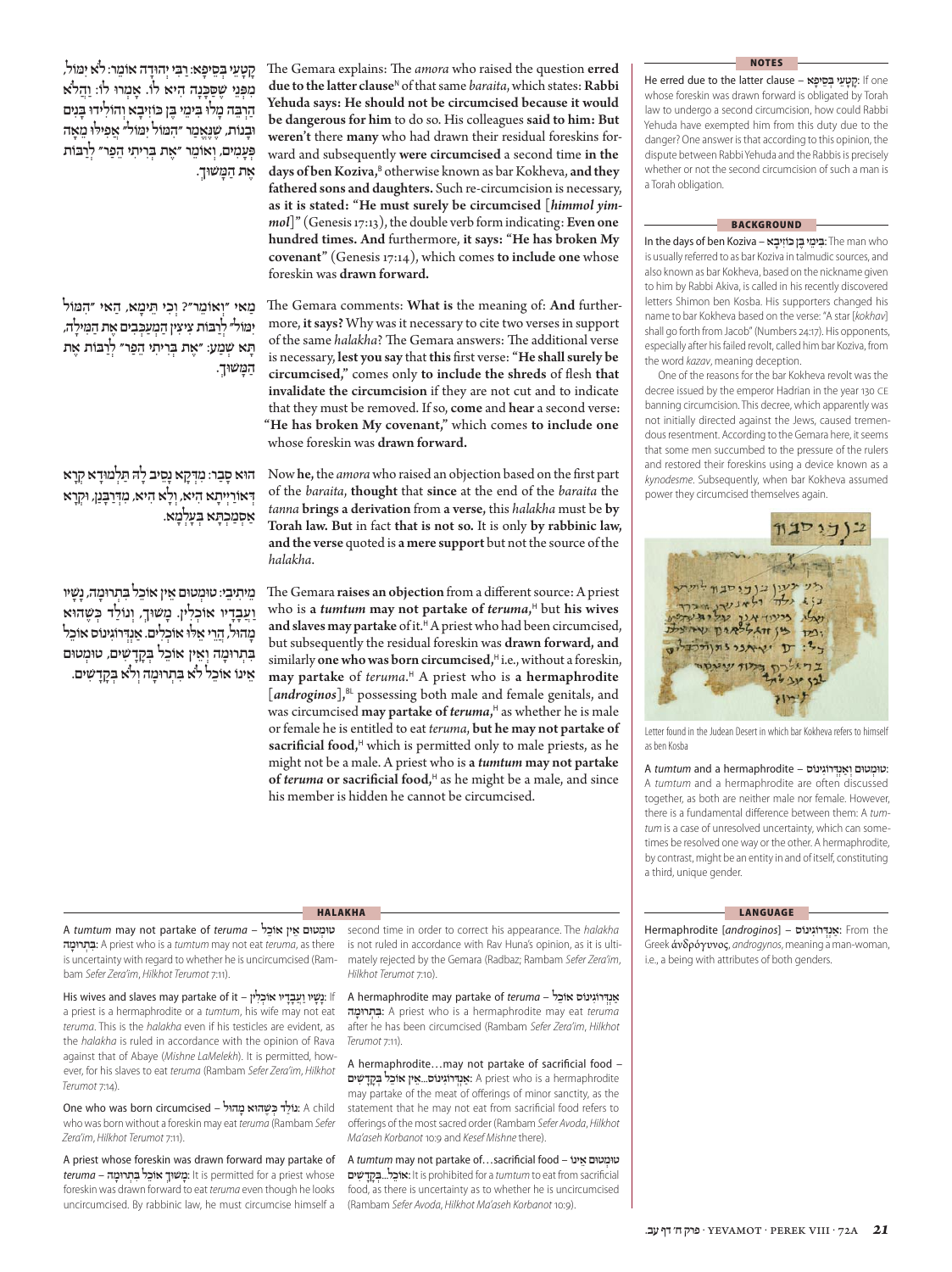# **NOTES**

 A conclusive refutation of the opinion of Rav Huna – to according reading a cites Rashi : **ְּת ּיוְב ָּתא ְ ּדַרב ּהוָנא** which the Gemara actually cites a proof in support of Rav Huna's opinion that one whose foreskin was drawn forward is not prohibited from eating *teruma* by Torah law but only by a decree of the Sages. The Ramban and Rashba accept this opinion.

 A conclusive refutation – **תאָּ בְיוּ תְּ** : One could suggest that this *baraita* is in accordance with the opinion of Rabbi Yehuda, who exempts from a second circumcision one whose foreskin was drawn forward, whereas Rav Huna follows the opinion of the Sages. The *Keren Ora* answers that the context proves otherwise, as this *halakha* is stated alongside that of a child born circumcised, with regard to whom it certainly cannot be said that he is entirely exempt from circumcision even by rabbinic law.

*onim'ge* The : **ּטו ְמ ּטום ֶׁשִּק ֵּיד ׁש** – betrothed *tumtum* a If note that this discussion with regard to the betrothal of a *tumtum* is relevant to the issue of forbidden relations. If his betrothal is valid, then his relatives are forbidden to his wife, and the same applies to the relatives of a *tumtum* who accepted a betrothal. The Rambam states this *halakha* in connection with the requirement to give a bill of divorce in a case of an uncertain betrothal (see Ritva).

 What is his women? His mother – **מוֹּ אִ שיוָׁנָמאיַ**: If the *tanna* is referring to his mother, why does he say: His women, in the plural? One answer is that he enables both his mother and his mother's mother to partake of *teruma* (*Arukh LaNer*; see Meiri).

#### **HALAKHA**

**ּטו ְמ ּטום ִק ּדּו ָׁשיו** – valid is *tumtum* a of betrothal The **שיןִ ׁ וּדּ קִ** : If a *tumtum* betrothed a woman or was betrothed by a man, there is uncertainty as to whether the betrothal is valid. Owing to that uncertainty, a bill of divorce is required (Rambam *Sefer Nashim*, *Hilkhot Ishut* 4:11; *Shulĥan Arukh*, *Even HaEzer* 44:5).

 What is his women? His mother – **מוֹּ אִ שיוָׁנָמאיַ**: If an Israelite woman has a child with a priest, she may eat *teruma* on the child's account, even if it is a *tumtum* or a hermaphrodite (Rambam *Sefer Zera'im*, *Hilkhot Terumot* 6:12).

### **BACKGROUND**

**ּכֶׁשֵּב ָיציו ִנ ָּיכרוֹת** – externally visible are testicles His **ְ חוץּ בַּמִ** : Such a situation is possible in a case where the child was born with his penis entirely covered by skin. Such a child, despite the fact that his penis is not visible externally, is essentially a male, although he cannot have intercourse with a female.

**ּכֶׁש ּהוא ָמ ּהול – ֲהֵרי ָקָתֵני ִמ ַיהת: ָמׁשּו ְך, ְו ַנוֹלד ְ ֵא ּלּו ְאוֹכִלין. ְּת ּיוְב ָּתא ְ ּדַרב ּהוָנא! ְּת ּיוְב ָּתא.**

**ֲאַמר ָמר: ּטו ְמ ּטום ֵאינוֹ ֵאוֹכל ִּב ְת ּרוָמה, ָנָׁשיו ַוֲעָבָדיו ְאוֹכִלים. ָנָׁשיו ְל ּטו ְמ ּטום ְמָנא ֵל ּיה? ִא ֵיל ָימא ְ ּדָקֵד ׁיש, ְ ּדַתְנָיא: ּטו ְמ ּטום ֶׁשִּק ֵּיד ׁש ִק ּדּו ָׁשיו ִק ּדּו ׁ ִשין, ִנְתַקֵּד ׁש ִק ּדּו ָׁשיו ִק ּדּו ׁ ִשין?** 

**ֵא ַימרַּדֲאַמר – ְל ּחו ְמָרא, ְל ּקוָּלא ִמי ָא ְמִר ַינן? ָסֵפק ִאָּׁשה ּהוא, ְוֵאין ִאָּׁשה ְמַקֶּד ֶׁשת ִאָּׁשה!** 

**ּיכרוֹת ִמַּב ּחוץ. ּכֶׁשֵּב ָיציו ִנ ָ ֲאַמר ַאַּבֵיי: ְ**

**ָרָבא ָאַמר: ַמאי ָנָׁשיו – ִא ּמוֹ. ִא ּמוֹ, ְּפׁ ִש ָיטא! ַמ ּהו ְ ּדֵת ָימא: ִמוֹליד ַמֲא ִכיל, ֶׁשֵאין ִמוֹליד ֵאינוֹ ַמֲא ִכיל, ָקא ַמׁ ְשַמע ָלן.**

**ָּתא ׁ ְשַמע: ּטו ְמ ּטום ֵאינוֹ ֵאוֹכל לֹא ִּב ְת ּרוָמה ְולֹא ְּבָקָד ׁ ִשים. ִּבׁ ְשָלָמא ְלַאַּבֵיי – ָּתָנאֵר ָׁ ישא ָעֵרלַוַּדאי, ְוָקָתֵני ֵס ָיפא ָסֵפק ָעֵרל.** 

**In any event,** this *baraita* **teaches** that a priest whose foreskin was **drawn forward and** one who was **born circumcised may partake** of *teruma*. This would seem to be a conclusive refutation of the opinion of **Rav Huna**<sup>N</sup> that a priest whose foreskin was drawn forward may not eat *teruma* at least by rabbinic law. The Gemara concludes: This is in fact a conclusive refutation<sup>N</sup> of his opinion.

**Th e Master said** above in the *baraita*: A priest who is **a** *tumtum* **may not partake of** *teruma***,** but **his wives [***nashav***] and slaves**  may partake of it. The Gemara is puzzled by this teaching: From **where does a** *tumtum* **have wives?** If he does not have a visible male organ, howcan he marry a woman? **If we say that he** merely **betrothed** a woman, **as it is taught** in another *baraita*: If **a** *tumtum* **betrothed**<sup>N</sup> a woman his betrothal is considered a valid betrothal, as he might be a male, and similarly if he **was betrothed** by a man, his betrothal is deemed a valid betrothal<sup>H</sup> as he might be a female, there is a difficulty.

One could **say that** the *tanna* **said** that the betrothal of a *tumtum* is valid only **as a stringency,** i.e., out of concern that he might be a male, and therefore the woman cannot leave without a proper bill of divorce. But **should we say** that his betrothal is valid also as a leniency, to allow his wife to eat *teruma*? There is an **uncertainty** here that perhaps **he is a woman, and** one **woman cannot betroth** another **woman.**

Abaye said: The *tanna* is referring to a *tumtum* whose male organ is hidden, but he is speaking of a situation **where his testicles are visible externally.**<sup>B</sup> Since it is evident that he is a male, he can betroth a woman even though he cannot have relations with her.

Rava said a different answer: What is meant here by the word *nashav*, which was translated earlier as his wives, but which can also be understood as **his women?** It refers here to the priest's mother,<sup>NH</sup> who, after her husband the priest has passed away, may continue to eat *teruma* by virtue of her son. The Gemara questions this interpretation of the *baraita*: **His mother?** It **is obvious** that she may eat *teruma* on his account, as he is her off spring by a priest. The Gemara explains: This statement is nevertheless necessary, **lest you say** that only if the priest **is capable of having children** does he **enable** his mother **to eat** *teruma*, but if he **is incapable of having children** he **does not enable** his mother **to eat** *teruma*, and therefore a *tumtum*, who cannot have children, should not enable his mother to eat *teruma*. Therefore, the tanna **teaches us** that this is not so, as a woman may eat *teruma* by virtue of the child she bore a priest, even if that child is incapable of having children.

**Come** and **hear** a proof in support of Abaye's opinion from that which is taught in the latter part of the *baraita*: A priest who is a *tumtum* may not partake of *teruma* or sacrificial food. There is a diffi culty here, as the *halakha* that a *tumtum* may not partake of *teruma* was already taught in the first part of the *baraita*. Granted, **according to Abaye,** the *tanna* **teaches** in the **fi rst clause** of the baraita the *halakha* governing a *tumtum* who is definitely uncir**cumcised,** i.e., one whose testicles are visible externally, so that he is definitely male but cannot undergo circumcision because his member itself is hidden. And then he teaches in the latter **clause** of the *baraita* the *halakha* governing a *tumtum* aboutwhom there is **uncertainty** as to whether he is **uncircumcised,** i.e., one whose genitalia are completely hidden, so that he might not even be a male.

**ֶאָּלא ְלָרָבא, ּטו ְמ ּטום ְ ּדֵס ָיפא ָל ָּמה ִלי? ַמאי ּטו ְמ ּטום – ָעֵרל.** **But according to Rava, why do I** need the repetition of the *halakha* governing a *tumtum* in the latter clause? The *tanna* already stated this *halakha* in the first part of the *baraita*. The Gemara answers: What is this *tumtum* referred to in the latter clause? It is a man who is definitely *uncircumcised*.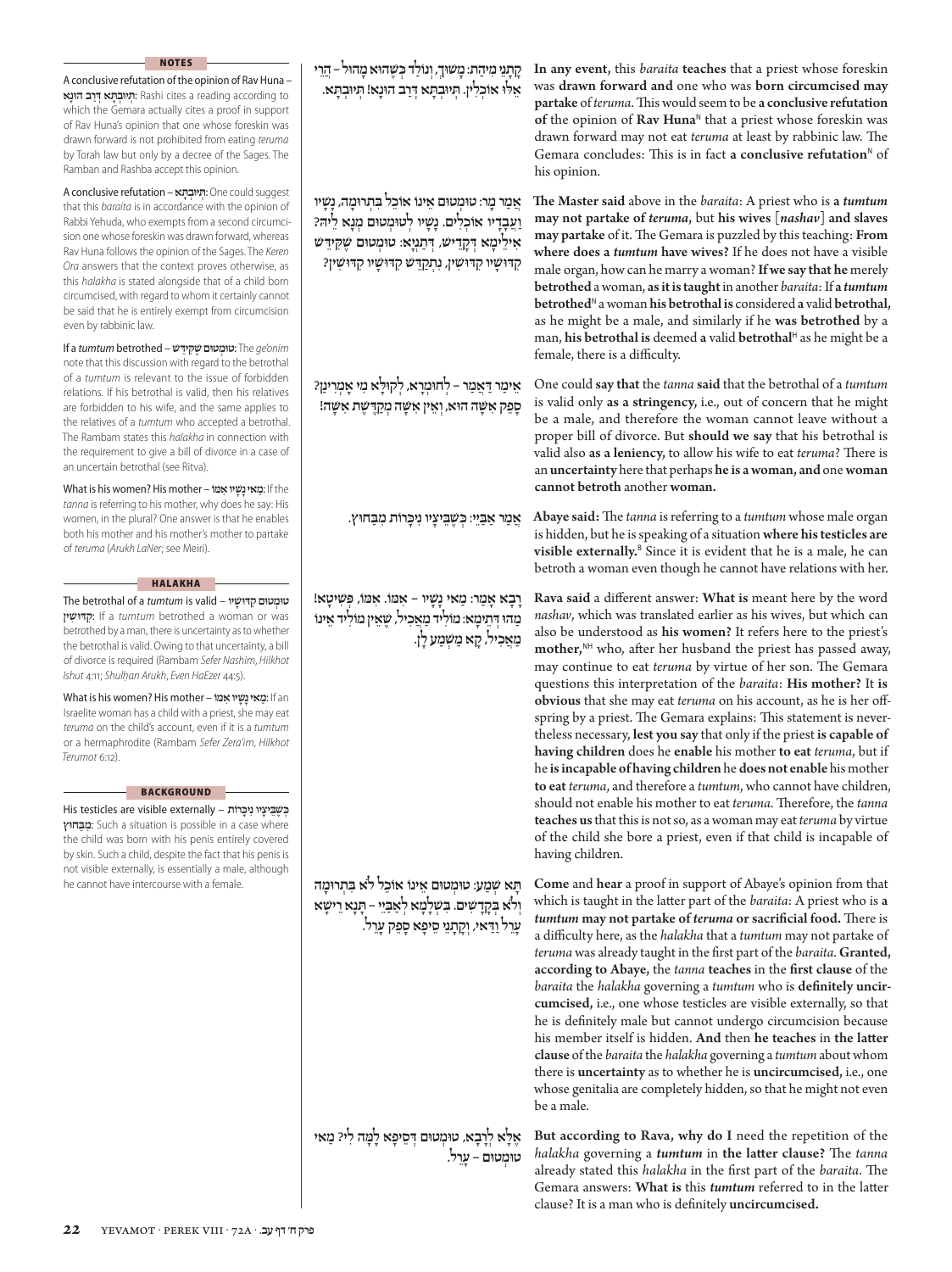**ָה ׁ ְש ָּתא ָסֵפק ָעֵרל ָלא ָאֵכיל, ַוַּדאי ָעֵרל ָאֵכיל?! ַמה ַּטַעם ָקָאַמר. ַמה ַּטַעם ּטו ְמ ּטום ֵאינוֹ ֵאוֹכל ִּב ְת ּרוָמה – ִמְּפֵני ֶׁש ָּסֵפק ָעֵרל ּהוא, ְוָעֵרל ֵאינוֹ ֵאוֹכל לֹא ִּב ְת ּרוָמה ְולֹא ְּבָקָד ׁ ִשים.**

The Gemara asks: Now, if a *tumtum*, about whom there is *uncer***tainty** as to whether he is **uncircumcised, may not partake** of *teruma*, as stated in the first clause of the *baraita*, can it be supposed that a man who is **defi nitely uncircumcised** may eat *teruma*, so that it was necessary for the *baraita* to teach in the latter clause that he may not do so? The Gemara answers: He is saying: What is the reason. The *baraita* should be understood as follows: What **is the reason** that **a** *tumtum* **may not partake of** *teruma***?** It is **because** there is **uncertainty** as to whether he is **uncircumcised, and an uncircumcised** priest **may not partake of** *teruma* **or sacrifi cial food.** 

**ּכֶׁש ּהוא ָמ ּהול), ּכַתָּנֵאי: ָמׁשּו ְך, (ְו ַנוֹלד ְ ֵל ָימא ְ ּכֶׁש ּהוא ָמ ּהול, ְוָקָטן ֶׁשָעַבר ּנ ְתַּגֵיּיר ְ ְוֵגר ֶׁשִ ּנ ּימ ִוֹלים, ְל ִא ּיתּוֵיי ִמי ֶׁשֵיּׁש ּכל ַהִ ְזַמּנוֹ, ּו ׁ ְשָאר ָ ּלא ַּביּוֹם. ַרִּבי לוֹ ׁ ְשֵּתיֲעָרלוֹת – ֵא ָינן ִנ ּימ ִוֹלין ֶאָ ֶאְלָעָזר ַּבר ׁ ִשְמעוֹן ֵאוֹמר: ִּבְזַמּנוֹ**

The Gemara suggests: Let us say that this amoraic dispute as to whether or not one who had been circumcised but his residual foreskin was drawn forward is considered uncircumcised by Torah law is **parallel to** the following dispute between *tanna'im***.**  As it is taught in the *Tosefta* (*Shabbat* 16:7): One whose foreskin was **drawn forward, and** similarly, **one who was born circumcised, and a convert who converted when he was** already **circumcised, and a child whose** appropriate **time** for circumcision already **passed** and he was still uncircumcised, **and all others** who require **circumcision,** which, as the Gemara parenthetically adds, comes **to include one who has two foreskins,** both ofwhich must be removed, **may be circumcised only during the day.**<sup>H</sup>**Rabbi Elazar bar Shimon says:** If the circumcision is performed **at its**  appropriate **time,** i.e., on the eighth day,

#### **HALAKHA**

 Circumcision during the day – **ביּוֹםַּ ילהָ מִ** : Circumcision must always be performed during the day, even when not done on the eighth day, and even when it is required only by rabbinic law, in accordance with the opinion of the first *tanna*. If one underwent circumcision at night, it is necessary to drip covenantal blood from him during the day (Rambam *Sefer Ahava*, *Hilkhot Mila* 1:8; *Shulĥan Arukh*, *Yoreh De'a* 262:1).

# Perek **VIII** Daf **72** Amud **b**

**ֵאין ִנ ּימ ִוֹלין ֶאָּלא ַּביּוֹם, ֶׁשּלֹא ִּבְזַמּנוֹ – ִנ ּימ ִוֹלין ַּביּוֹם ּוַבַּלְיָלה. ַמאי ָלאו ְּבָהאָק ִמ ַּיפ ְלִגי, ְ ּדָמר ָסַבר: ָמׁשּו ְך ְ ּד ַאוֹרְי ָיתא, ּוָמר ָסַבר: ָמׁשּו ְך ְ ּדַרָּבַנן.** 

**ּיכא ְלַמאן ְו ִתְס ְּבָרא? ָקָטן ֶׁשָעַבר ְזַמּנוֹ ִמי ִא ָ ְ ּדָאַמר ְ ּדַרָּבַנן?!**

**ֶאָּלא, ְ ּד ּכוֵּלי ָעְלָמא: ָמׁשּו ְך ְ ּדַרָּבַנן, ְוָקָטן ֶׁשָעַברְזַמּנוֹ ְ ּד ַאוֹרְי ָיתא, ְוָהָכא ְּבָהאָק ִמ ַּיפְלִגי, ָמר ָסַבר: ָּדְרׁ ִש ַינן ּ״וַביּוֹם״, ּוָמר ָסַבר: ָלא ָּדְרׁ ִש ַינן ּ״וַביּוֹם״.**  **they may be circumcised only during the day.** However, if the circumcision is performed **not at its** appropriate **time, they may be circumcised** either **during the day or at night. What, is it not**  the case that **they disagree about the following: One Sage,** the Rabbis, **holds** that the obligation to circumcise one whose foreskin was **drawn forward** is **by Torah law,** and therefore he must be circumcised during the day despite the fact that the procedure is not performed at the proper time, **and one Sage,** Rabbi Elazar bar Shimon, **holds** that the circumcision of one whose foreskin was **drawn forward** is **by rabbinic law.** 

The Gemara rejects this suggestion: And how can you understand the disagreement in that way? With regard to **a child whose**  appropriate **time** for circumcision **has** already **passed, is there anyone who says that** the obligation to circumcise him is only **by**  rabbinic law? Even after the eighth day, there is certainly a Torah obligation to circumcise him, and yet the *tanna'im* disagree about this case as well.

**Rather, everyone** agrees that the obligation to circumcise one whose foreskin was drawn forward is by rabbinic law,<sup>N</sup> and that the obligation to circumcise **a child whose** appropriate **time** for circumcision **has** already **passed** is **by Torah law. And here they disagree with regard to the following: One Sage holds** that **we expound** the phrase **"and on the day"** in the verse "And on the eighth day the flesh of his foreskin shall be circumcised" (Leviticus  $12:3$ ). The superfluous word "and" indicates that even if the child was not circumcised on the eighth day, the procedure must still be performed during the day. **And one Sage,** Rabbi Elazar bar Shimon, **holds** that **we do not expound** the phrase **"and on the day,"** and therefore a circumcision must be performed during the day only when it takes place on the eighth day, but afterward it may be performed even at night.

#### **NOTES**

 Everyone agrees that one whose foreskin was drawn **ְ**: **ּד ּכוֵּלי ָעְלָמא ָמׁשּו ְך ְ ּדַרָּבַנן** – law rabbinic by is forward The early authorities note that it could equally have been argued that everyone agrees that one whose foreskin was drawn forward must be circumcised by Torah law, but the Gemara wished to establish the *baraita* in accordance with the opinion of Rav Huna, especially as that is the accepted conclusion (Rashba; Ritva).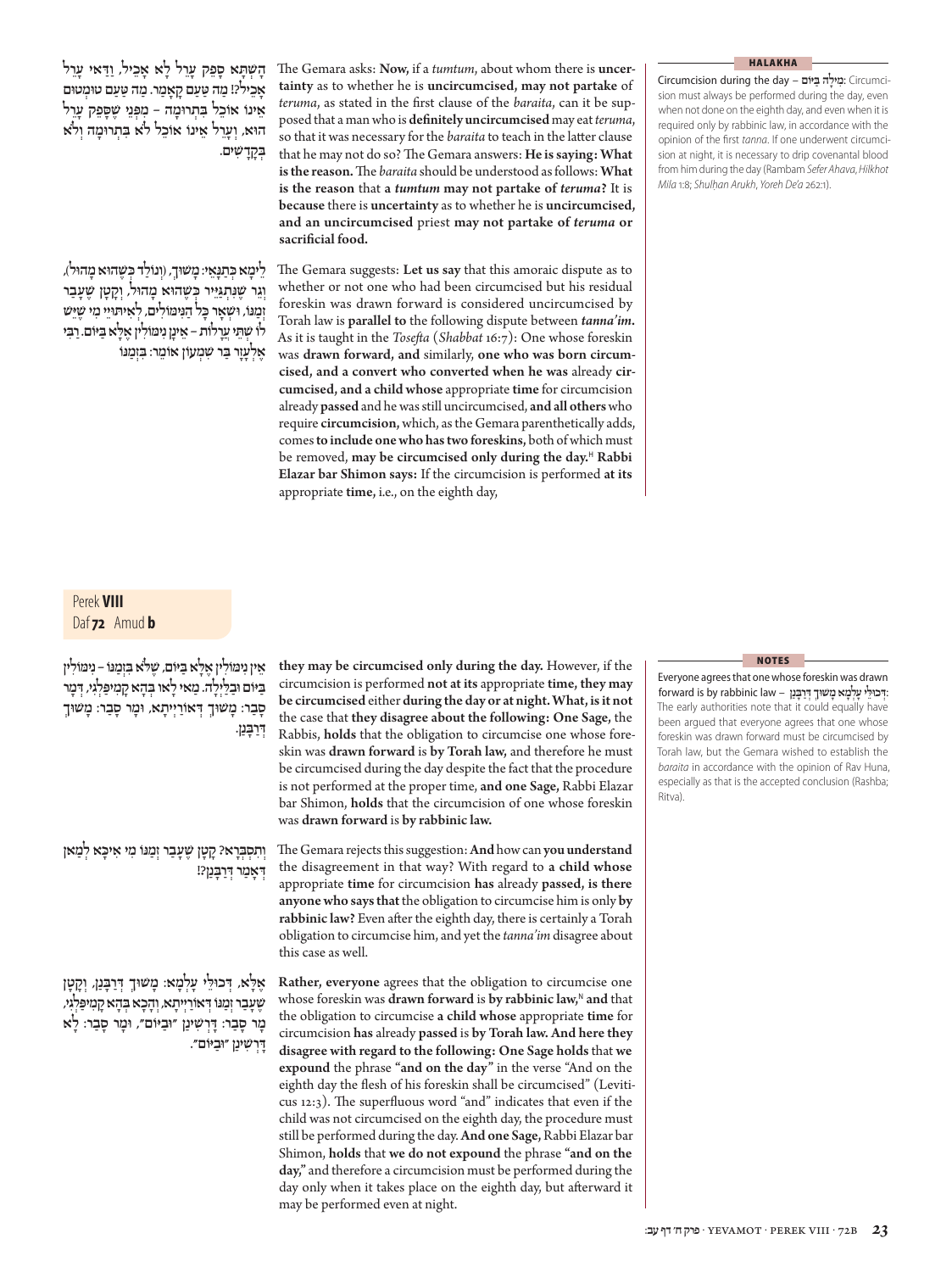# **HALAKHA**

 The burning of *notar* – **נוֹתר ָ יפתַ רֵשְׂ** : The leftover flesh of offerings must be burned during the day. Even the leftover parts of a peace-offering, which may not be eaten from the beginning of the night of the third day, must be burned only during the day, whether on that third day or any time later. The *halakha* is in accordance with the opinion of Rabbi Elazar, as it appears that Rabbi Yoĥanan accepted his view (Rambam *Sefer Avoda*, *Hilkhot Pesulei HaMukdashin* 19:4).

 An uncircumcised priest with regard to the sprinkling An **ָ**:**עֵרל ְּבַהָזַּאת ֵמי ַח ָּטאת** – waters purification the of uncircumcised priest may sprinkle the purification waters containing the ashes of a red heifer. The *halakha* is ruled in accordance with the opinion of Rabbi Elazar rather than that of Rabbi Akiva (Rambam *Sefer Tahara*, *Hilkhot Para Aduma* 10:6).

 One who immersed himself that day with regard to impure ritually was who One : **ְט ּבול יוֹם ִּב ְת ּרוָמה** – *teruma* may not partake of *teruma* until the sun has set after he immersed and purified himself (Rambam *Sefer Zera'im*, *Hilkhot Terumot* 7:2).

# **BACKGROUND**

*Torat Kohanim* – **ניםִהֲֹכּ וֹרתַתּ** : *Torat Kohanim* is a work of halakhic midrash on the book of Leviticus; it is also known as the book of the school of Rav. The work consists primarily of tannaitic statements that derive various *halakhot*  from verses. According to the Talmud, unattributed statements in the book were taught in accordance with the opinion of Rabbi Yehuda. The final redaction of the work was apparently completed by Rav, who also taught it extensively. It was regularly studied by the *amora'im* and became the halakhic midrash quoted most often in the Talmud.

**ּכי ָהא ְ ּדָיֵתיבַרִּבי ָ יוֹחָנן, ְוָקָדֵר ׁיש: ָנוֹתר, ִ ִּבְזַמּנוֹ – ֵאינוֹ ִנ ְׂשָרף ֶאָּלא ַּביּוֹם, ֶׁשּלֹא ִּבְזַמּנוֹ – ִנ ְׂשָרף ֵּבין ַּביּוֹם ֵּבין ַּבַּלְיָלה,**

**ְוֵא ִית ֵיב ּיהַרִּבי ֶאְלָעָזר ְלַרִּבי ָ יוֹחָנן: ֵאין ּלא ִנ ּימוֹל ִל ׁ ְש ִמ ִיני ֶׁשֵאין ִנ ּימוֹל ִלי ֶאָ ֶאָּלא ַּביּוֹם, ִמַּנִין ְלַרּבוֹת ְל ִתׁ ְשָעה, ַלֲע ָׂשָרה, ְלַאַחד ָע ָׂשר, ִל ׁ ְשֵנים ָע ָׂשר ( ִמַּנִין) – ַּתְל ּמוד ַלוֹמר: ּ״וַביּוֹם״.** 

**ַוֲא ִפ ּילּו ְלַמאן ְ ּדָלא ָּדֵר ׁיש וא״ו וא״ו ְוה״יָּדֵר ׁיש! ִא ׁ ְ ישִּתיק.**

**ָּבַתר ְ ּדָנַפק ָאַמר ֵל ּיהַרִּבי ָ יוֹחָנן ְלֵר ׁיש ָל ִק ׁיש: ָרִא ִיתי ְלֶבן ְּפָדת ֶׁש ֵׁ יּוֹשב ְו ֵדוֹרׁש ּכמֹ ֶׁשה ִמִּפי ַהְּג ּבוָרה. ָאַמר ֵל ּיהֵר ׁיש ְ ָל ִק ׁיש: ִ ּד ֵיד ּיה ִהיא? ַמ ְתִנ ָיתא ִהיא! ֵה ָיכא ָּתָנא ֵל ּיה? ְּב ַתוֹרת ּכֲֹהִנים. ָנַפק, ַּתְנָי ּיה ִּב ְתָלָתא ֵ יוֹמי, ְוָס ְבָרּה ִּב ְתָלָתא ַיְרֵחי.**

**ָאַמרַרִּבי ֶאְלָעָזר: ָעֵרל ֶׁש ִהָזּה – ַהָזָּאתוֹ ּכֵׁשָרה, ִמ ֵידיַּדֲהָוה ַא ְּט ּבול יוֹם, ֶׁשַאף ְ ּכֵׁשר ְּבָפָרה. ַעל ִּפי ֶׁשָא ּסור ִּב ְת ּרוָמה ָ**

**As in** the case **where Rabbi Yoĥanan was sitt ing and he expounded:**  *Notar*, the flesh of an offering that is left over beyond its allotted time, requires burning. If it is burnt **at its** appropriate **time,** i.e., on the same day that it became *notar*, it **may be burned only during the day.**<sup>H</sup>If it is burnt **not at its** appropriate **time,** it **may be burned either during the day or at night.**

**And Rabbi Elazar raises an objection to** the opinion of **Rabbi Yoĥanan** from the following *baraita*: **I have** derived **only** that a child who **is circumcised on** the **eighth** day **may be circumcised only during the day. From where** do I derive **to include** in this *halakha* a child who is circumcised on the ninth, tenth,<sup>N</sup> eleventh, or **twelft h** day? **From where** is it derived that he, too, may be circumcised only during the day? Therefore, the verse states: "And on the **day,"** which teaches that the obligation to circumcise during the day extends beyond the eighth day itself.

And even the Sage who does not expound the letter *vav*, meaning "and," as superfluous, expounds the letters *vav* and *heh*<sup>N</sup> when they come together and understands them as alluding to cases not explicitly mentioned in the biblical text. Regarding *notar* the verse states: "And that which remains [vehanotar] of the flesh of the offering on the third day shall be burnt with fire" (Leviticus  $7:17$ ), where the letters *vav* and *heh* teach that the obligation to burn *notar* during the day extends beyond the third day itself. Rabbi Yoĥanan **was silent,**  as he had no response.

**Aft er** Rabbi Elazar **left , Rabbi Yoĥanan,** who was impressed with Rabbi Elazar's exposition, **said to Reish Lakish: I saw that** Rabbi Elazar, **son of Pedat, was sitt ing and expounding** the Torah **as Moses** had received it directly **from the mouth of the Almighty. Reish Lakish said to him:** Was this exposition **his own? It is a**  *baraita***.** Rabbi Yoĥanan inquired: **Where is this** *baraita* **taught?**  Reish Lakish replied: It is in *Torat Kohanim*,<sup>8N</sup> otherwise known as *Sifr a*, a work of halakhic midrash on the book of Leviticus. Rabbi Yoĥanan **went out** and **learned** the entire *Torat Kohanim* **in three days, and reached** a full **understanding of it in three months.**

§ **Rabbi Elazar said:** If **an uncircumcised** priest **sprinkled** the purification waters<sup>H</sup> containing the ashes of a red heifer in order to purify someone who had contracted ritual impurity imparted by a corpse, **his sprinkling is valid, just as it is** in the case of a priest**who immersed himself that day** but does not become completely purified until nightfall. As, although such an individual is prohibited from eating *teruma*,<sup> $H$ </sup> he is fit for all the rites connected to the red **heifer.**

#### **NOTES**

 On the ninth, tenth – **רהָשָׂעֲלַ ,עהָשְ ׁתִ לְ** : Another mishna (*Shabbat* 137a) explains why these particular numbers are specified: The *tanna* is not dealing with a simple case of a delay in circumcision due to illness or the like. Rather, he is referring to a situation where an infant is born during the twilight period between the end of the day and the beginning of the night, a period of uncertain status with regard to whether it belongs to the previous day or the day that follows, and the eighth day following the birth occurs on Shabbat or a Festival. If the child's date of birth was definitely eight days earlier, his circumcision would take place even on Shabbat or the Festival. However, since the day of his birth is uncertain, Shabbat and the Festival are not desecrated for his circumcision. Instead, he is circumcised on the next day, after Shabbat or the Festival. Consequently, if the child was born during the twilight period on the eve of Shabbat, so that his eighth day is either Friday or Shabbat, his circumcision is postponed until Sunday, the tenth day, and if that Sunday is a Festival he is circumcised only on Monday, the eleventh day after his birth. If that Festival is the

two-day festival of Rosh HaShana, he may be circumcised only on Tuesday, twelve days after his birth.

 Expounds *vav* and *heh* – **ישׁ רֵדָּוה״יְ וא״ו**: Most commentaries explain this in a straightforward manner: While there are differences of opinion with regard to the additional *vav* of "and on the eighth day," as not all Sages expound a *vav* as an inclusive expression, if a *vav* and *heh* appear together, as in "and that which remains [*vehanotar*]," everyone agrees that this serves as an inclusive expression. According to this opinion, the Gemara is offering a proof concerning the basis of the dispute between the Rabbis and Rabbi Elazar bar Shimon. However, some early authorities also cite a different interpretation, according to which there is a superfluous *vav* and *heh* in the context of circumcision as well. Accordingly, the Gemara is attempting to prove that almost all of the Sages concur that circumcision may be performed only by day, and any dissenting opinion is that of an individual Sage and should be disregarded (*Arukh LaNer*). What remains unclear is where there are in fact a superfluous *vav* and *heh* in connection with circumcision. *Arukh LaNer*

suggests that since the word *uvayom*, meaning "and on the day" in the verse, includes a definite article, it is as though the letter *heh*, meaning "the," were written explicitly. Rabbeinu Ĥananel accepts the interpretation that the superfluous *vav* in the context of circumcision is in the word *uvayom*, but he explains that the superfluous *heh* is in the word *hashemini*, meaning "the eighth."

 Where is this taught; it is in *Torat Kohanim* – **,יהּ לֵ נאָתָּ יכאָ הֵ ניםִהֲכֹ ּ תוֹרתַ בְּ** : Rav Sherira Gaon writes in his famous epistle that this is one of the proofs that halakhic *midrashim*, despite their importance as early sources, were not as widely studied as the Mishna, in which all Sages were fluent. This can be seen from the fact that even a Sage of Rabbi Yoĥanan's stature was unfamiliar with the *Torat Kohanim*. As for the time it took him to study it, this is recorded as a reflection of his greatness in Torah, as this halakhic midrash is considered particularly difficult and complex, so much so that the *tanna'im* themselves would learn it only a little at a time, and yet Rabbi Yoĥanan was able to complete it in a very short period.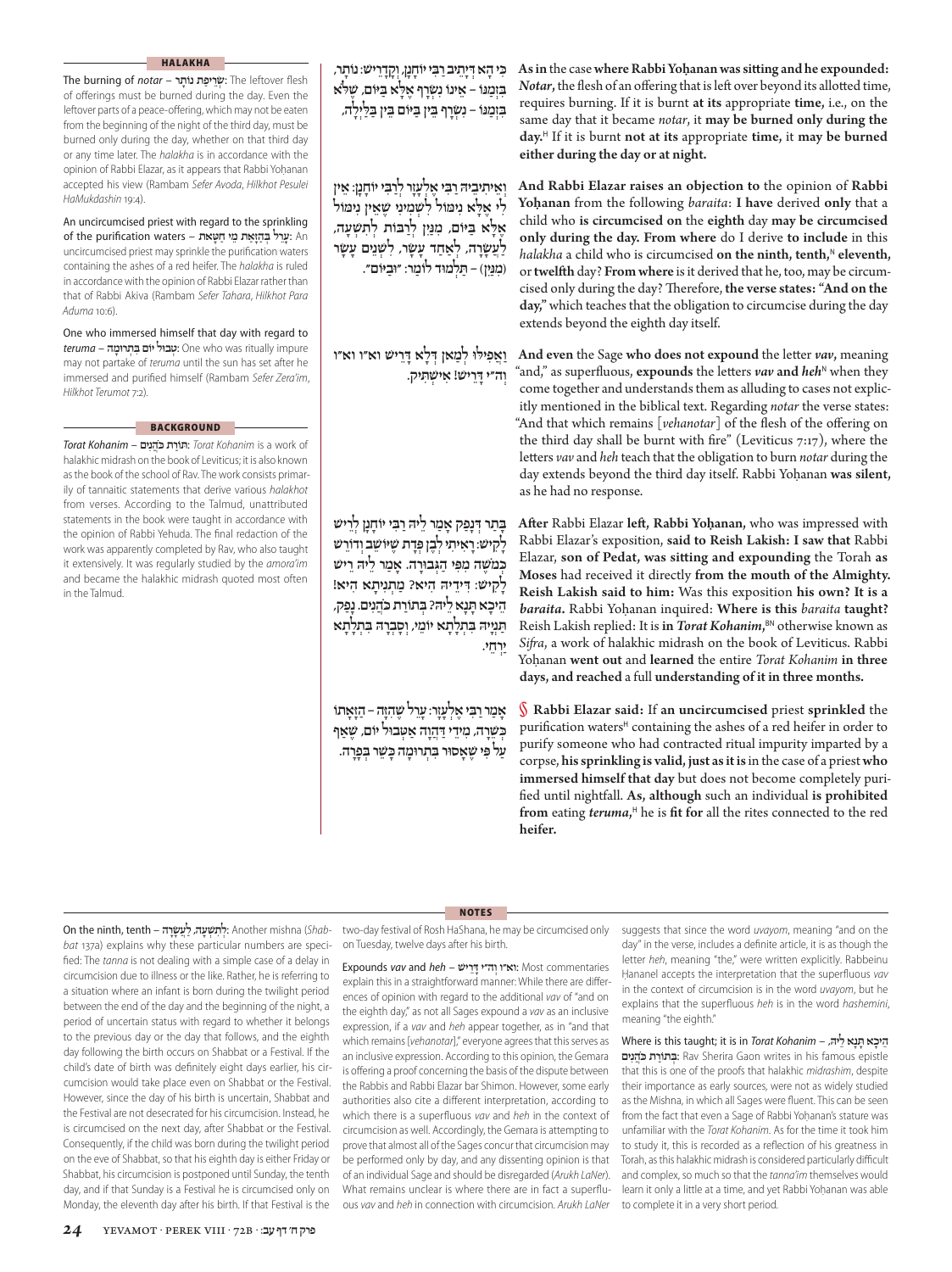**ּכן ּמו ָּתר ְּבַמֲע ֵׂשר! ּל ְט ּבול יוֹם – ֶׁשֵ ַמה ִ ַא ּטּוֲאַנן ַלֲא ִכ ָילהָקָא ְמִר ַינן? ֲאַנן ִלְנִג ָיעה ָקָא ְמִר ַינן: ּוַמה ְּט ּבול יוֹם ֶׁשָא ּסור ִּבְנִג ָיעה ִ ּד ְת ּרוָמה – ּמו ָּתר ְּבָפָרה, ָעֵרל ֶׁשּמּו ָּתר ִּבְנִג ָיעה – ֵאינוֹ ִ ּדין ֶׁשּמּו ָּתר ְּבָפָרה.** 

**ּכֵׁשָרה. ַּתְנָיאַנִמי ָה ִכי: ָעֵרל ֶׁש ִהָזּה ַהָזָּאתוֹ ְ ּוַמֲע ֶׂשה ָהָיה ְו ִה ְכׁ ִש ּ ירוֲחָכ ִמים ַהָזָּאתוֹ.**

**ֵמ ִית ֵיבי: ּטו ְמ ּטום ֶׁשִּק ֵּיד ׁש – ִק ּידּו ׁשוֹ ָּפ ּסול, ִמְּפֵני ֶׁש ּהוא ָסֵפק ָעֵרל, ְוָעֵרל ָּפ ּסול ְלַקֵּד ׁש. ְוַאְנְ ּד ִרוֹגינוֹס ֶׁשִּק ֵּיד ׁש – ִק ּידּו ׁשוֹ ּכֵׁשר, ַרִּבי ְי ּהוָדה ֵאוֹמר: ַאף ַאְנְ ּד ִרוֹגינוֹס ָ ֶׁשִּק ֵּיד ׁש – ִק ּדּו ָׁשיו ְּפ ּסוִלים, ִמְּפֵני ֶׁשָּסֵפק ִאָּׁשה, ְו ִאָּׁשה ְּפ ּסוָלה ִמ ְּלַקֵּד ׁש. ָקָתֵני ּלַקֵּד ׁש! ִמ ָיהא: ָעֵרל ְוָסֵפק ָעֵרל ָּפ ּסול ִמְ**

**ֲאַמרַרב ֵ יוֹסף: ַהאי ַּתָּנא – ַּתָּנא ְ ּדֵביַרִּבי ּכָטֵמא, ֲעִק ָיבא ּהוא, ִ ּד ְמַרֵּבי ֵל ּיה ְלָעֵרל ְ ְ ּדַתְנָיא: ַרִּביֲעִק ָיבא ֵאוֹמר: ִ״א ׁיש ִא ׁיש״ – ְלַרּבוֹת ֶהָעֵרל.** 

**ֲאַמרָרָבא: ֲהָוהָיֵת ְיבָנאַק ֵּמ ּיה ְ ּדַרב ֵ יוֹסף, ְוַק ׁ ְשָיא ִלי: ָלא ִל ׁ ְ ישַּת ֵּמיט ַּתָּנא ְו ִל ְיתֵני ֶ״הָעֵרל ְוַה ָּטֵמא״ ְוֵל ָימא ַרִּבי ֲע ִק ָיבא ִהיא?** 

The Gemara raises a difficulty: If one who immersed himself **that day** is fit for all the rites connected to the red heifer, that is because he is at least permitted to eat tithes,<sup>H</sup> and so he is treated more leniently than one who is uncircumcised, for whom it is prohibited to partake of second tithe. The Gemara answers: **Is that to say** that **we are speaking about eating? We spoke** in reference **to touching,** and the proof was as follows: **If one who immersed himself that day** and **who is forbidden to touch**  *teruma***,** as he invalidates *teruma* by touch, is nevertheless **permit**ted to participate in all the rites connected to the red heifer;<sup>H</sup> then with regard to one who is **uncircumcised, who is permitted to touch** *teruma* according to all opinions, **is it not right that**  he should be **permitt ed** to participate **in** the rites connected to **the** red **heifer?**

Th e Gemara comments: **Th at** opinion **is also taught** in a *baraita*: If **an uncircumcised** priest **sprinkled** the purification waters, **his sprinkling is valid. And an incident occurred** in which such an individual sprinkled the purification waters **and the Sages validated his sprinkling.**

The Gemara raises an objection from that which was taught in the *Toseft a* (*Para* Ʃ:Ʃ): If **a** *tumtum* **sanctifi ed** the purification waters by placing a small amount of ashes from the red heifer into springwater that had been placed into a container for that purpose, **his sanctifi cation is invalid because** there is **uncertainty**  as to whether he is **uncircumcised, and an uncircumcised**  man is disqualified from sanctifying the purification waters. But if a hermaphrodite sanctified the purification waters, his **sanctifi cation is valid. Rabbi Yehuda** disagrees and **says: Even**  if **a hermaphrodite sanctifi ed** the purification waters, **his sanctifi cation is invalid, because** there is **uncertainty** as to whether a hermaphrodite is a woman, and a woman is disqualified from **sanctifying** the purification waters. **In any event,** the *baraita* teaches that one who is definitely *uncircumcised*, and even one about whom there is **uncertainty** as to whether he is **uncircumcised, is disqualifi ed from sanctifying** the purification waters.

Rav Yosef said: This *tanna* of the *baraita*, who disqualifies one who is uncircumcised from sanctifying the purification waters, **is a** *tanna* **from the school of Rabbi Akiva, who includes the un circumcised** in the same *halakha* **as** that which governs **the ritually impure. As it is taught** in a *baraita*: **Rabbi Akiva says** that the words "any man" in the verse **"Any man** from the seed of Aaron who is a leper or a *zav* shall not eat of the holy things until he be pure" (Leviticus 22:4), come to include one who is **uncircumcised,** and it is prohibited for him as well to partake of consecrated food. And so too, with regard to other matters as well, e.g., sanctifying the purification waters, one who is uncircumcised has the same status as one who is ritually impure.

**Rava said: I was sitt ing** at the time **before Rav Yosef, and I had**  the following **diffi culty:** If so, according to Rav Yosef's opinion that the uncircumcised and the ritually impure have the same status, should one **not** be able **to fi nd a** *tanna* **who teaches** the *halakha* of **the uncircumcised and** that of **the ritually impure**  together,<sup>N</sup> and we should say that this is the opinion of Rabbi Akiva? There should be some source that reflects this view.

# **NOTES**

 Who teaches the *halakha* of the uncircumcised and that Rava **ְ**:**וִל ְיתֵני ֶהָעֵרל ְוַה ָּטֵמא** – together impure ritually the of sought a source in which the *halakha* of an uncircumcised man is derived from that of one who is ritually impure. In fact, the *halakha* of a pilgrim's appearance in the Temple is a proof of this kind, as there is no biblical source for the exemption of

one who is uncircumcised, whereas with regard to one who is impure it is derived from the verses that one who cannot bring an offering is exempt from the pilgrimage. This shows that the *halakha* of an uncircumcised man is derived from the *halakha* of one who is ritually impure (Meiri).

# **HALAKHA**

 One who immersed himself that day with regard to tithes – **שרֵׂעֲמַבְּ יוֹם בולּ טְ** : It is permitted for one who immersed that day to eat second tithe immediately following his immersion, even before the sun sets (Rambam *Sefer Zera'im*, *Hilkhot Ma'aser Sheni* 3:4).

 One who immersed himself that day with regard to the red heifer – **רהָפָבְּ יוֹם בולּ טְ** : It is permitted for one who immersed that day to participate in all the rites connected to the red heifer, including the sanctification and sprinkling of the purification waters (Rambam *Sefer Tahara*, *Hilkhot Para Aduma* 1:13).